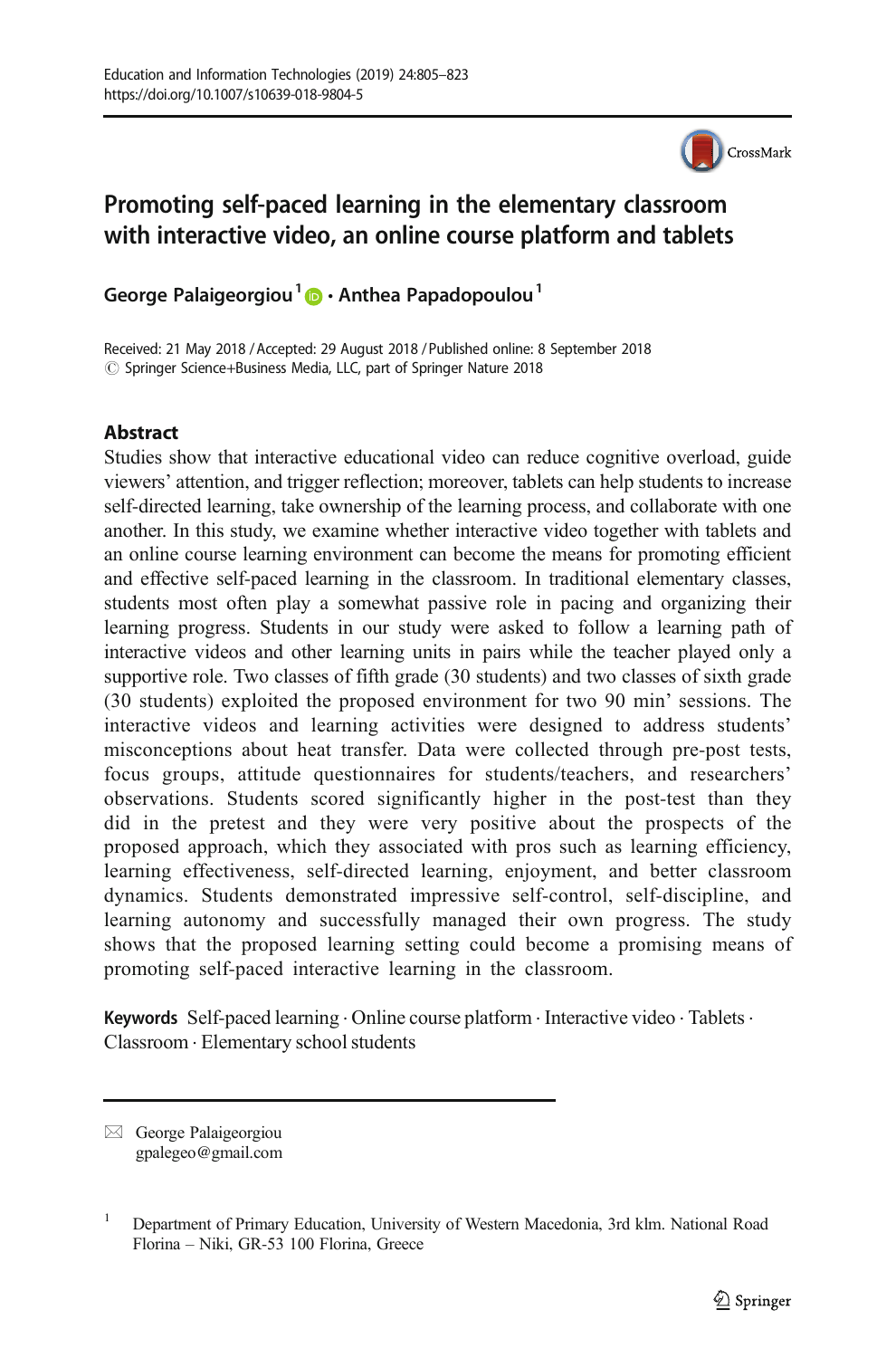## 1 Introduction

In recent years, there has been an intense growth in the use of video technology for learning. The growing everyday use of mobile cameras to capture and share short videos has created a new media literacy for developing and understanding videos. The video is identified as one of the most differentiated and effective virtual learning mediums, as many studies have shown that it offers a sensory learning environment that supports learners to understand more and recall information better (Fern et al. [2011;](#page-17-0) Syed [2001](#page-18-0)). Moreover, video appears to increase learners' achievement, participation, interest in a learning topic, motivation to learn a new subject, and students' autonomy (Giannakos et al. [2015](#page-17-0)). Videos are not a panacea, and it is wellknown that linear video is in danger of being a passive, TV-type experience that leads to superficial learning and insufficient viability of the learning effect, also known as the "couch-potato attitude" (Ertelt et al. [2006\)](#page-17-0). One of the most significant weaknesses of video is that students are unable to interact with it (Laurillard [2013](#page-17-0)), and hence it is less cognitively engaging and challenging. When learners do not have control over their learning, they tend to be less committed and less focused, which is detrimental to learning (Dror [2008](#page-17-0)).

As Giannakos ([2013\)](#page-17-0) has suggested, the research on video-based learning has changed significantly since 2006, mainly due to advances in video-based technologies. Interactive video - also called "hypervideo" - was introduced and offered several types of interactivity on top of or alongside the video with the aim of providing a more participatory experience. Users could interact with sensitive regions of the video, answer questions, select how they would like the video story to develop, click on external links and access additional information. Hence, although the video content is still designed and developed by an instructor, students are able to actively engage with it and, therefore, their interest in exploring, thinking about, and discussing the presented ideas increases (Papadopoulou and Palaigeorgiou [2016\)](#page-18-0). The new stream of interactive video tools is easier to use than video-editing tools; in addition, the interactivity features can be built on top of common video services such as YouTube or Vimeo (e.g. <https://www.learnworlds.com>/, <https://www.hapyak.com>, [http://raptmedia.com/](http://raptmedia.com), <https://edpuzzle.com>/, <https://koantic.com>/). In a matter of seconds, a video can become interactive without the need for a time-consuming editing processes.

Interactive video has not yet been examined as a means for self-regulated learning in the classroom. In this study, we assess the value of an e-learning environment which is based primarily on interactive learning videos and which is intended to enable selfpaced learning in the classroom with the use of tablets.

#### 2 Interactive video

In her review of hypervideo, Meixner [\(2017\)](#page-18-0) approaches interactive video as videobased hypermedia that combines nonlinear video structuring and dynamic information presentations on top of or alongside the video. In another recent review, Schoeffmann et al. ([2015](#page-18-0)) classifies video interaction methods into the following functionalities: annotate, tag or label segments or objects in a video; interact with other users in a synchronized way; interact with objects on top of the video; support internal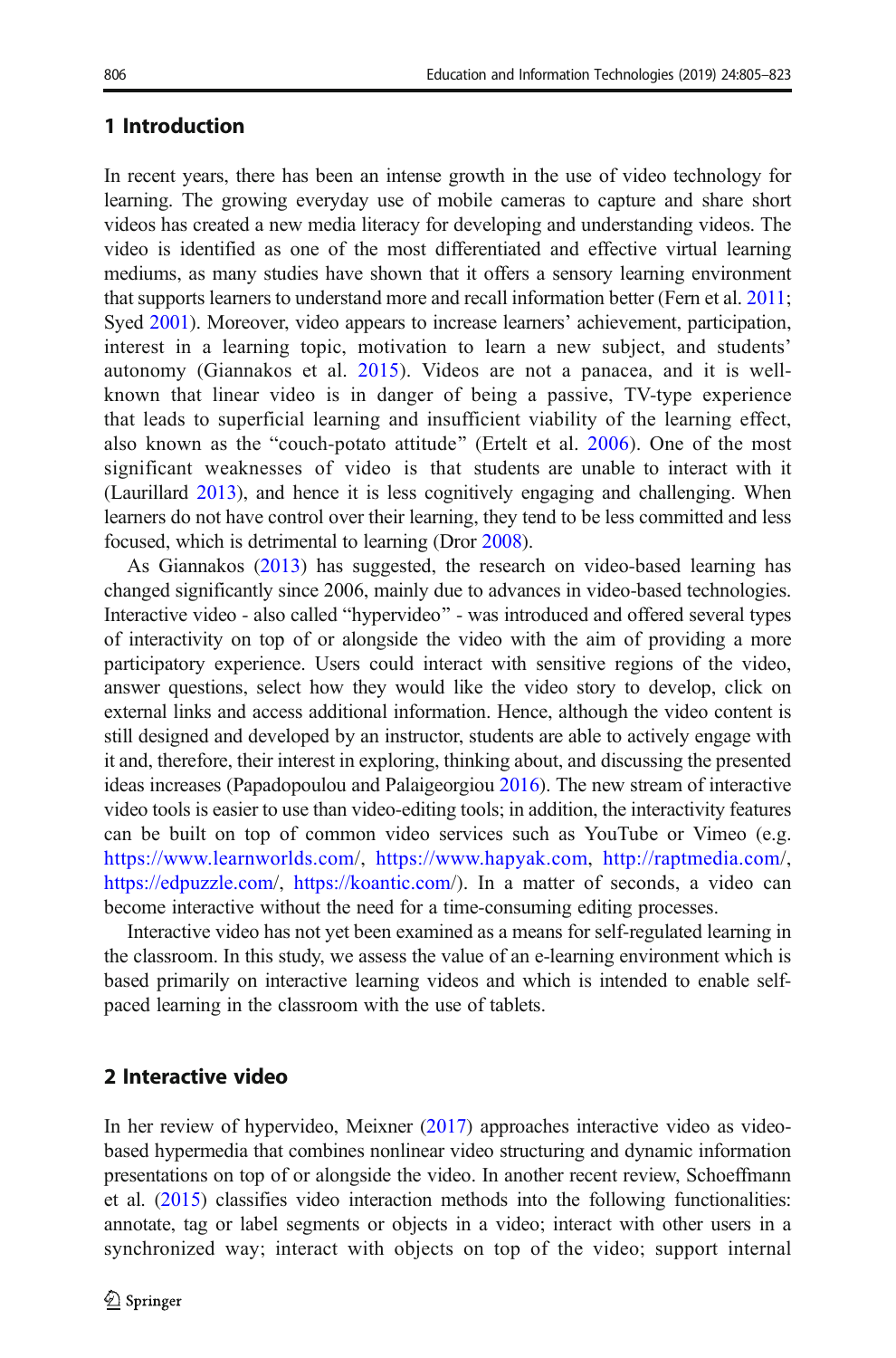navigation; filter video content; and generate summarized views of the content. Sauli et al. ([2018](#page-18-0)) in their review about educational hypervideo, propose six similar key features: the in-motion dimension of the video images, the ability to navigate through a non-linear path, the clickable markers that give access to supplementary learning material, the affordance of adding annotations in a video while watching it, collaborative and shared annotations among students, and quiz functionality.

The educational interactive video aims at reducing cognitive overload, guiding viewers' attention and triggering reflection. Wouters et al. ([2007](#page-18-0)) supported that there are two layers of learning interactivity in the interactive video: the first layer is the functional interactivity on students' actions (e.g. feedback after the student's answer.); the second layer concerns cognitive interactivity, which includes calls for actions that trigger cognitive and metacognitive processes. Both interactivity layers seem to have significant learning results (Wouters et al. [2007](#page-18-0)). For example, a challenge to predict what will happen next in the video could cause students to experience expectation failure and thus come into conflict with their previous knowledge.

Embedded questions are probably the most studied feature of the interactive video. Woll et al. [\(2014\)](#page-18-0) pinpointed that students prefer watching videos with embedded quizzes rather than without. Cherrett et al. [\(2009\)](#page-16-0), when evaluating interactive video with open-response questions, concluded that the majority of students assessed interactive videos as extremely valuable. García-Rodicio ([2014](#page-17-0)) has also investigated the use of embedded questions to find that interactive video enabled participants to outperform those who had semi-interactive and non-interactive video conditions. Wachtler et al. [\(2016\)](#page-18-0) examined the optimum rate of interactive questions in regard to their position and density inside the video and provided several guidelines for designing question-enhanced videos.

Several other studies indicate the learning effectiveness of interactive video (e.g., MacKenzie and Ballard [2015;](#page-17-0) Delen et al. [2014](#page-16-0); Chen [2012;](#page-16-0) Papadopoulou and Palaigeorgiou [2016](#page-18-0); Palaigeorgiou et al. [2017\)](#page-18-0). However, the use of interactive video does not guarantee positive learning outcomes (Vural [2013;](#page-18-0) Zhang et al. [2006\)](#page-18-0). Most studies deem that emphasis should be placed on the underlying pedagogical approach of the interactive video creation. Dror [\(2008\)](#page-17-0) suggests that the design of an effective interactive video is influenced by three elements: control, challenge, and commitment. Students learn more efficiently when they have control over the procedure, when there is something that challenges them, and when something makes them commit (Dror [2008\)](#page-17-0). An interactive video should be combined with further activities both inside and outside an e-learning environment. Instructors should use content suitable for their students' needs (Kumar [2010\)](#page-17-0), while content should be authentic and generate cognitive conflicts. Designers should be aware of the frequency and the type of interactions that are attributed to the interactive videos in order not to provoke cognitive overload (Mayer [2005\)](#page-17-0).

#### 2.1 Self-paced learning in the classroom

A vital element of the interactive video is that it can become a platform for selfregulating learning environments (Chen [2012;](#page-16-0) Hartsell and Yuen [2006\)](#page-17-0). The possibility of controlling individual speed, the offering of links which help to avoid cognitive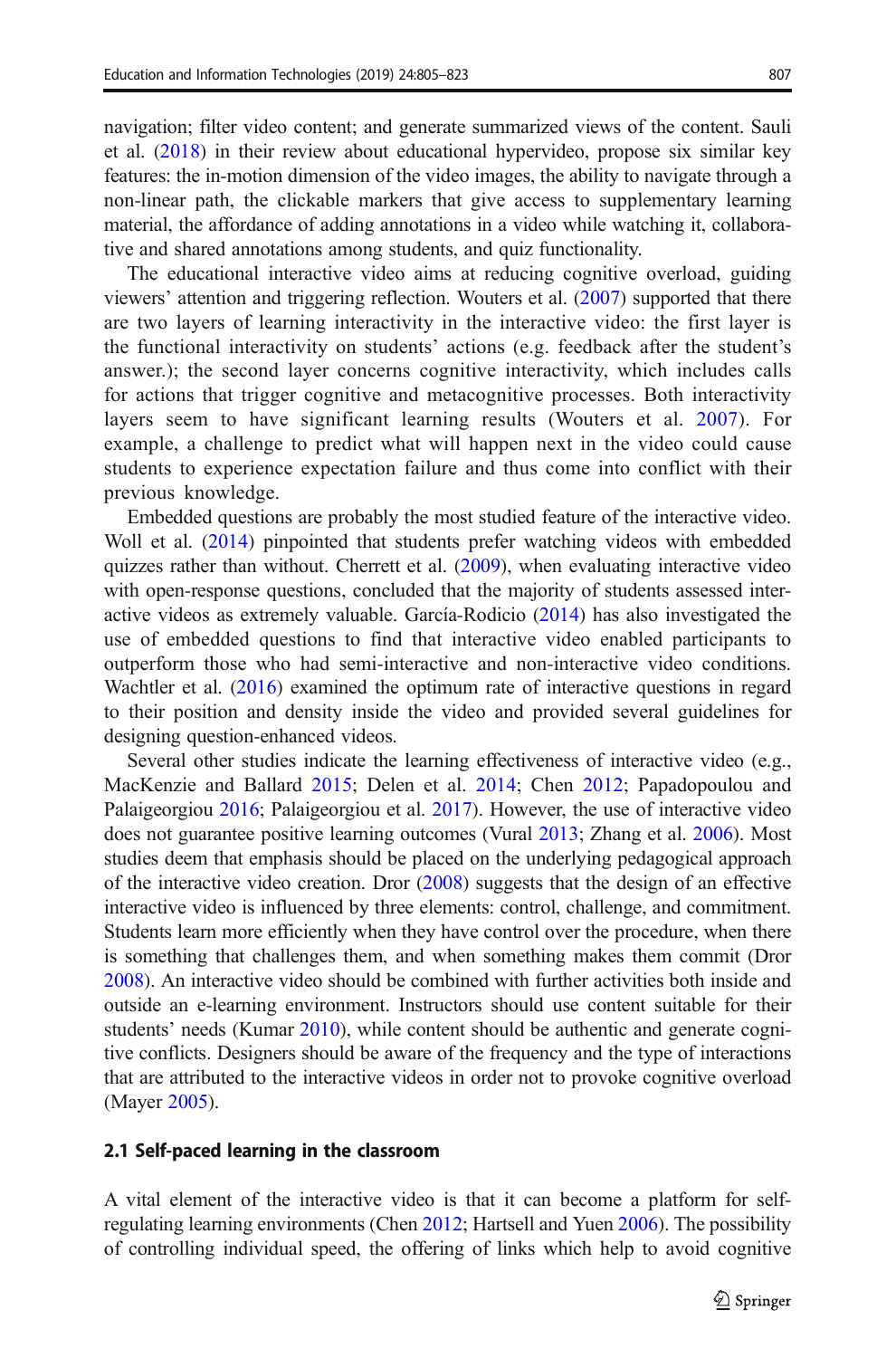overload (Chen [2012\)](#page-16-0), the option to seek or overtake a specific portion of the video, and the capability to watch a particular portion again if needed (Zhang et al. [2006\)](#page-18-0), provide a useful self-paced instructional context where reduced levels of embarrassment and anxiety allow learners to be comfortable enough to learn new content (Pendell et al. [2013\)](#page-18-0). Interactive video, according to Zhang et al. ([2006](#page-18-0)), is a perfect tool for delivering a constructivist environment because it reduces users' constraints in accessing content, increases their control over the process, and allows them to construct meanings on their own.

Interactive video advances coincided with a high interest in the "flipped classroom" in which the typical lecture and homework elements of the courses are reversed. In this pedagogical model, students have to explore the learning material on their own, while time in the classroom is dedicated to offering rich learning opportunities such as group learning activities, problem-solving, case discussions, or other active-learning methods (Rotellar and Cain [2016\)](#page-18-0). The teachers acquire the role of facilitators who monitor, support, and provide feedback for their students. The rationale behind the flipped classroom approach is to increase students' engagement with the content, increase and improve instructors' contact time with the students, promote active learning activities, self-regulation and self-paced learning, and increase student accountability about their learning process (Lai and Hwang [2016](#page-17-0)).

A promising extension of the flipped classroom explores whether students can exercise self-regulated behaviors in the classroom without the need for pre-class activities. Studies have shown that tablets can help students show self-regulation, take ownership of the learning process and collaborate with one another. For example, tablets can increase motivation (Kinash et al. [2012](#page-17-0)), foster learning (Churchill et al. [2012\)](#page-16-0), promote personalized learning (McClanahan et al. [2012\)](#page-17-0), stimulate face-to-face social interaction between children (Hourcade [2008](#page-17-0); Henderson and Yeow [2012](#page-17-0)), and increase self-directed learning (Fadel and Lemke [2008\)](#page-17-0). Direct real-time feedback from the tablet apps moderates the level of students' distraction, since it allows them to flow on to the next task at hand rather than idling in class and waiting for feedback from their teacher (Henderson and Yeow [2012](#page-17-0); Leichtenstern et al. [2007\)](#page-17-0). Hence, tablets do provide substantive opportunities for self-regulated learning. However, it has been suggested that more research is required to assess tablets' effectiveness in classroom learning environments (Nguyen et al. [2015\)](#page-18-0).

Self-direction is usually combined with collaborative learning in the classroom (Lee et al. [2014\)](#page-17-0), as they are complementary ways of learning. In collaborative settings, students share and interact with more perspectives on the problems and questions at hand but also with more learning strategies, which increases their development potential.

#### 2.2 Aim of the study

In this study, we examine whether interactive video with tablets and a self-paced learning environment can become the primary guides for self-paced learning in the school classroom. In traditional elementary classrooms, students most often play a somewhat passive role in pacing and organizing their learning development. In the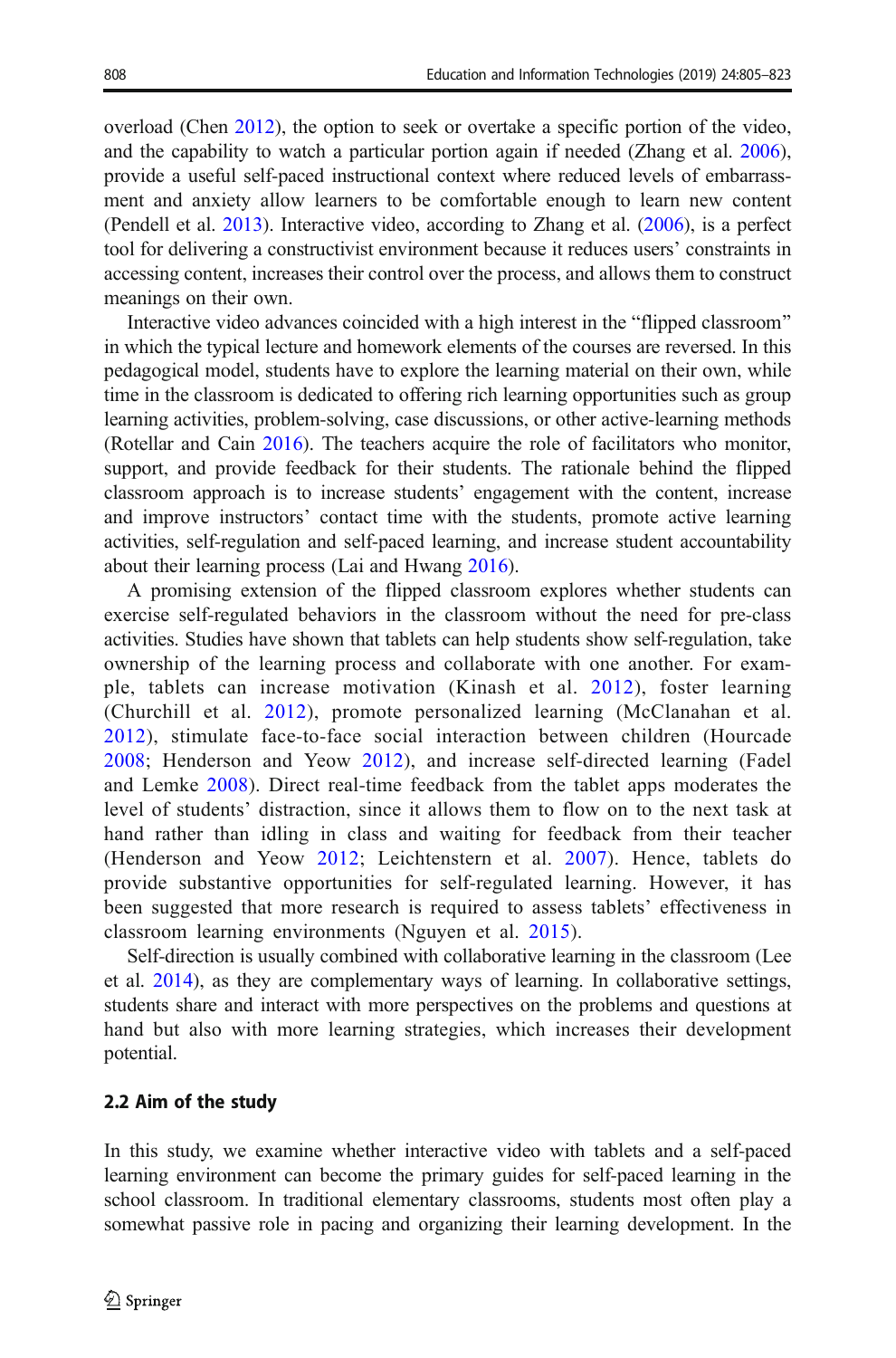proposed classroom setting, students were asked to follow a learning path of interactive videos and other learning units by themselves while the instructor became a mentor and offered support to the students whenever they requested it. Students worked in pairs with each tablet and shared two earphones. They were also asked to provide answers on a printed worksheet while studying the contents of the learning environment. Each team was able to have its rhythm and was not required to follow what the other teams were doing.

The subject domain under study was heat transfer. Interactive video has been used extensively in experimentation and in studying phenomena in Physics. The opportunity to make mistakes and to learn from those mistakes is not generally possible in traditional school labs, and given that most lab sessions have time constraints, video does provide a unique selling-point (Devine et al. [2015\)](#page-16-0). For example, Laws et al. [\(2015\)](#page-17-0) introduced Interactive Video Vignettes which require students to make predictions and analyze real-world phenomena. Heat, as a subject matter, is an abstract concept about which students tend to develop many misconceptions (Baser [2006\)](#page-16-0), they are resistant to change and tend to maintain beliefs consistent to their common understanding (Eryilmaz [2002](#page-17-0)). To address these misconceptions and provoke adequate conceptual change, the course contents (interactive video, texts and questionnaires) were designed according to the cognitive conflict strategy: questions were presented to expose students' misconceptions, and subsequently, students confronted contradictory information (usually with video which improved the plausibility of the presented proofs).

The learning material consisted of two sections, the transfer of heat by conduction and the transfer of heat by convection. The course focused on addressing the following misconceptions: Confusing the terms "heat" and "temperature" (Erickson and Tiberghien [1985](#page-17-0)), conceiving heat as a material substance (e.g. hotness) rather than as a process (Wiser and Amin [2001](#page-18-0)), adopting the concept of "coldness" (Erickson and Tiberghien [1985](#page-17-0)), assuming that insulators produce heat or that insulators may have a different temperature than conductors in the same room (Grayson et al. [1995\)](#page-17-0), and assuming that insulators absorb or trap heat (Lewis and Linn [1994\)](#page-17-0).

The learning material was delivered in the LearnWorlds platform ([http://www.](http://www.learnworlds.com) [learnworlds.com\)](http://www.learnworlds.com), since it is tablet-friendly and provides both the ability to create learning paths and to embed and edit interactive learning video in these paths. A learning path can consist of interactive videos, e-books, informal tests, exams, sounds, external web pages, certifications, and more. In the next figure, the learning environment is presented. The left side shows the learning path, which allows for easy content access, while on the right side, the contents of the learning units are presented (Fig. [1\)](#page-5-0).

The video content was created based on real-life scenarios in which the protagonists were children in the same age as the participants. Videos were produced with a conversational narration to create a more personal feel (Guo et al. [2014\)](#page-17-0), and a sense of social partnership with the narrator. The maximum video length was three minutes since short videos are preferred for online learning (Plaisant and Shneiderman [2005](#page-18-0); Guo et al. [2014](#page-17-0)). To keep viewers active, students had to make interaction choices inside the video at least once per minute (Wachtler et al. [2016](#page-18-0)).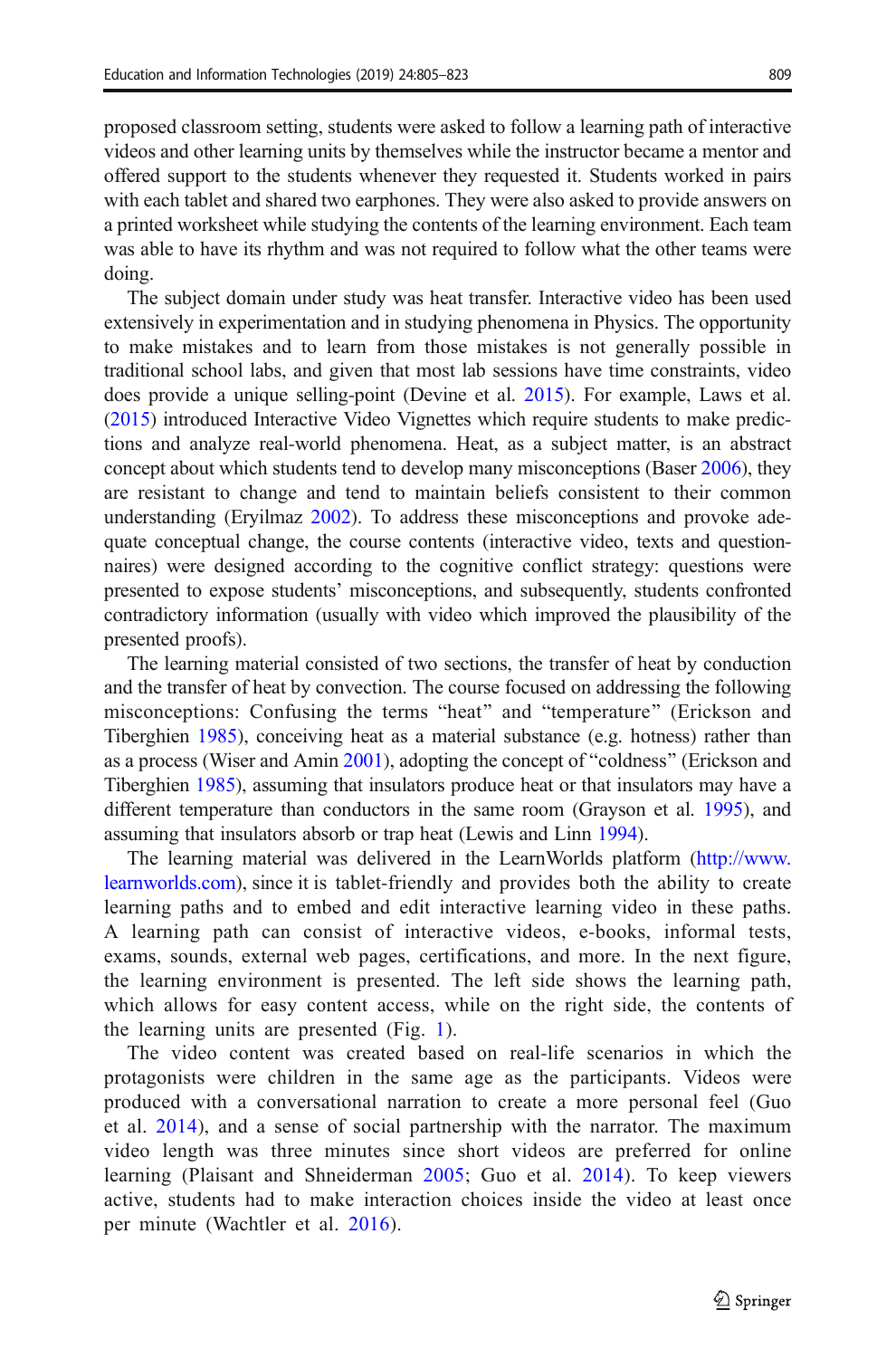<span id="page-5-0"></span>

Fig. 1 The course player - Which ice cream will melt faster? The one covered with the blanket?

The learning environments consisted of interactive videos (22) as well as e-books (11) and quizzes (9). There was a mixed content structure, and students were able to perform the different tasks as many times as they wanted.

The videos have been enriched with the following interactive elements (Fig. 2):



*Which nail do you believe is going to fall first? Discuss with your teammate about the temperature of the two blouses and then watch the rest of the video.*



*If we cover those ice-cubes with our scarf, they will melt more quickly. Right or wrong?* 

*In which state are molecules closer to each other?*

Fig. 2 Four examples of questions in interactive videos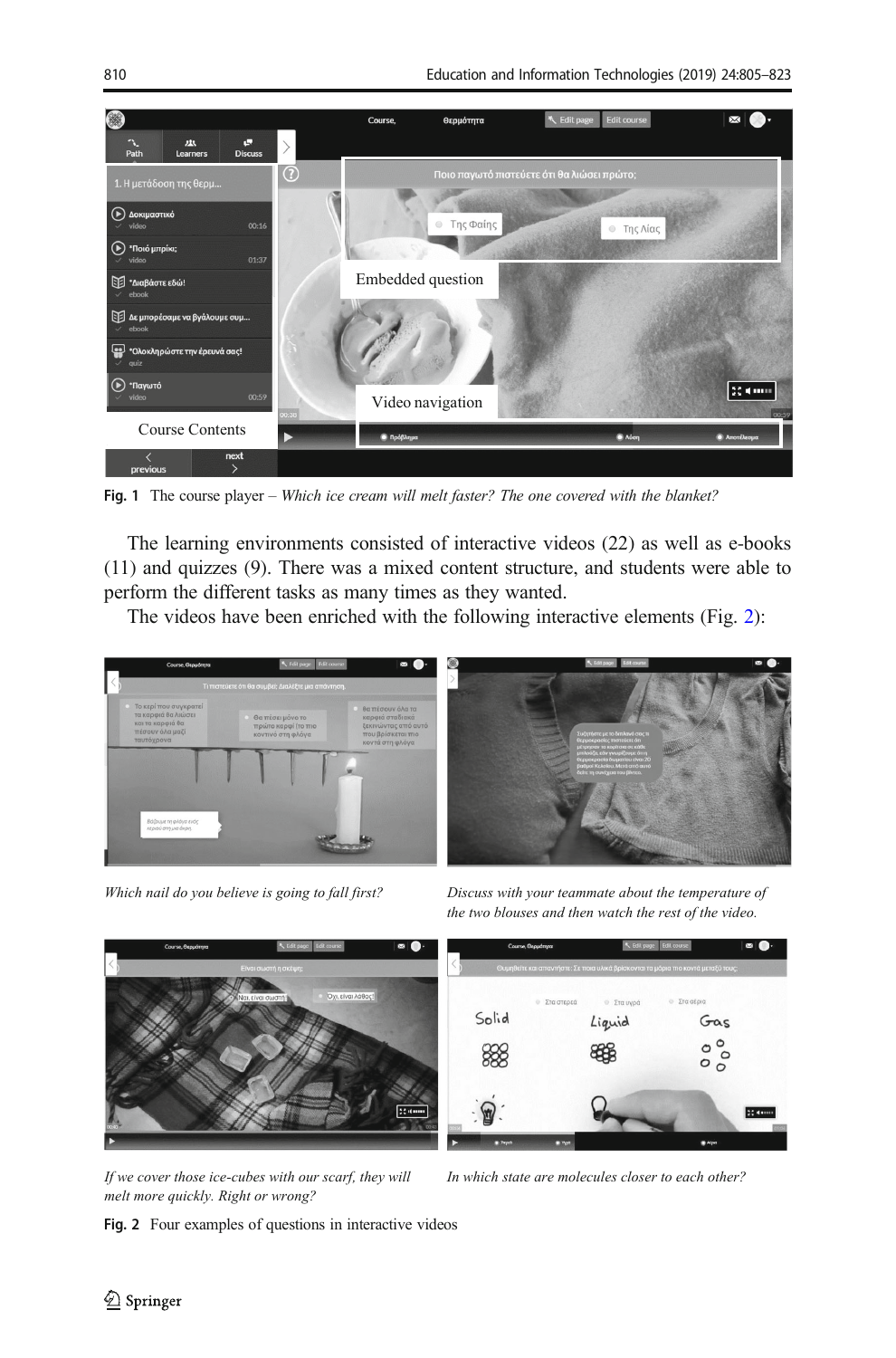- Pointers or text phrases: important information was highlighted either with pointers or text labels to direct learners' attention to particular aspects of the video (cueing).
- Embedded questions organized in two categories:
	- *Rhetoric questions.* Asking students to predict what is going to happen requires the use of pre-existing knowledge and thus contributes to exposing misconceptions. Immediately after their answer, students watch the rest of the video, which reveals the scientific truth of the related experiments.
	- Inductive questions. These questions were used for helping students to interpret hypotheses, build explanations and reinforce knowledge. For example, students were asked whether a description of the protagonist was correct.
- Internal video links: Internal links allow students to navigate inside the video faster than clicking randomly on the video progress bar. Such links are presented as overlay buttons at specific time points in the video or can be visible via the video progress bar. In the latter case, the links work as content anchors which disclose the internal structure of the video contents and improve the effectiveness of information seeking.
- **External video links:** These are links to different educational websites which are presented with text labels over the video. External video links usually aim to encourage students to explore further the topic under examination with resources beyond the ones contained in the learning path. The resources may also provide answers to questions posed in the video.
- & Inter-path links: These links also appear as labeled buttons and offer the possibility of "jumping" to different steps in the course learning path. The purpose of following them is either to remember specific issues or to learn more about a subject matter of particular interest to the students.
- **Reflective pauses:** These interactions stop the video and urge students to think further about the learning material and discuss it with their classmates. With the reflection prompts, students gain self-regulatory skills and reflect on how they would perform a task.

# 3 Methodology

## 3.1 Participants

Two classes of fifth grade (thirty 11-year-old students) and two classes of sixth grade (thirty 12-year-old students) were selected from three different Greek elementary schools. The first sixth-grade class had 14 students and the second one 16 students while the same ratio of students applied to the two fifth-grade classes. In total, 29 boys (48%) and 31 girls (52%) participated in this study. Almost all of the students had used a tablet before (98%) and the majority of them (72% - 43 students) used tablets at least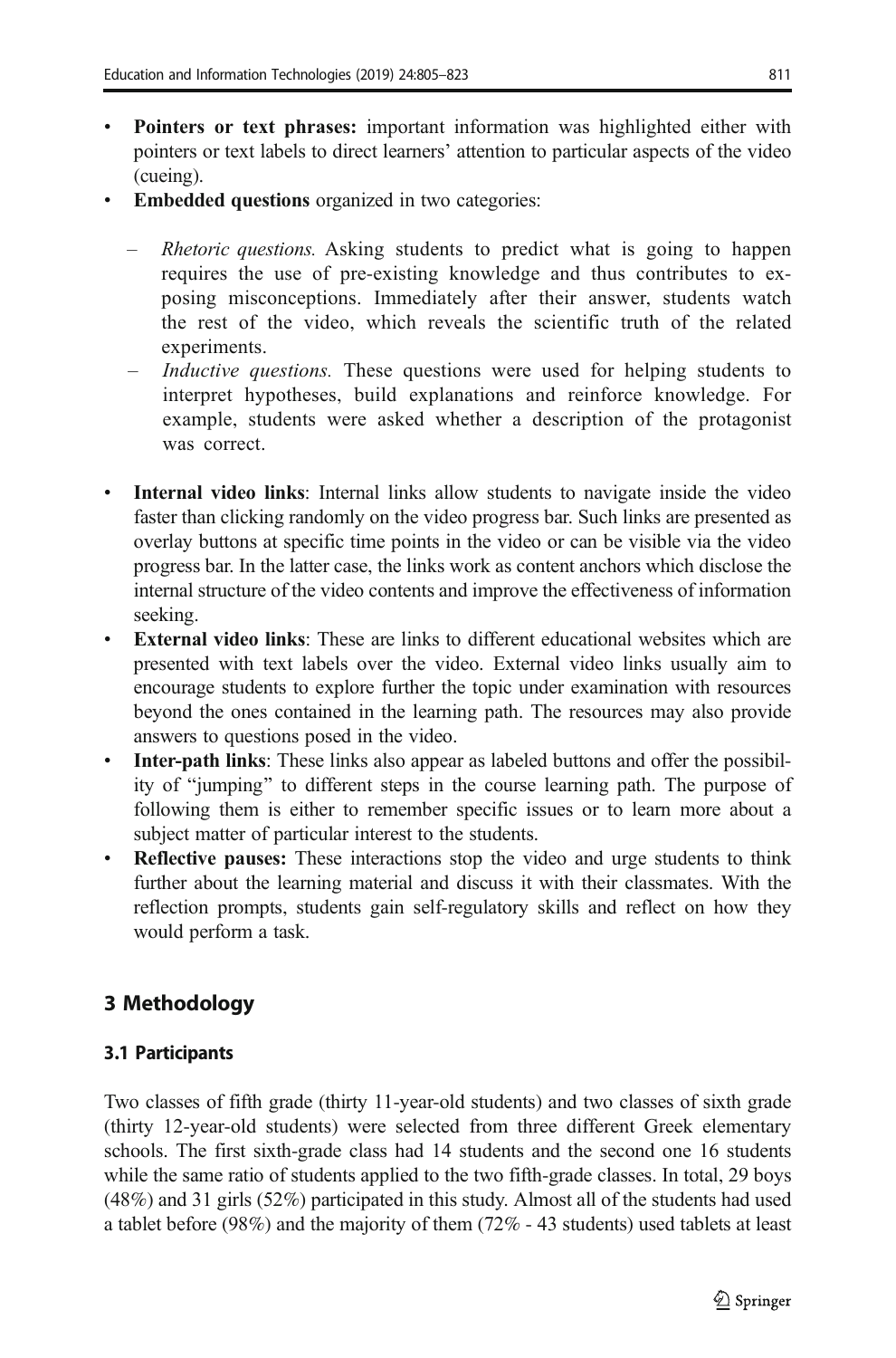

Fig. 3 Students working in pairs, studying the learning material and completing their worksheets

2–3 times a week. None of the students had been previously taught about thermal transfer.

#### 3.2 Procedure

The interventions consisted of two sessions of two school hours each (Fig. 3). In Greek elementary schools, the typical school hour lasts for about 45 min and, thus the duration of the intervention for each class was approximately 180 min (four school hours). The consecutive sessions for each class were separated by one to three days. At the beginning of each lesson, students connected to the educational environment with accounts that had already been created for their convenience. Students formed pairs, shared headsets, and were asked to follow a learning path in the learning environment without any guidance. The instructors' role was supportive.

Pre-tests were given to the students half an hour before the intervention and post-tests were given a day after the final lesson of the intervention. At the end of the second session, a questionnaire was given to the students regarding their attitudes towards their learning experience and the learning environment. Additionally, a focus group with the participation of all class students was conducted for each classroom immediately after completion of the questionnaire. The focus group lasted for about 25 min and was audiorecorded. The teacher of each class was also invited to observe his or her classroom's progress and to respond to Van de Grift's ([2007](#page-18-0)) teaching assessment questionnaire.

# 4 Data collection

#### 4.1 Quantitative data

Pre- and post-tests consisted of eight open-ended questions (with a maximum score of 64 out 100; e.g. Can you explain how sweaters warm us? Why do we feel our feet warmer when we step on wooden rather than on marble floors?) and 12 true-false questions (with a maximum score of 36 out of 100; e.g., when a liquid is heated it has less density, so it rises upwards). The pre-post tests were identical and were designed to assess the aforementioned misconceptions. After the final session, students completed a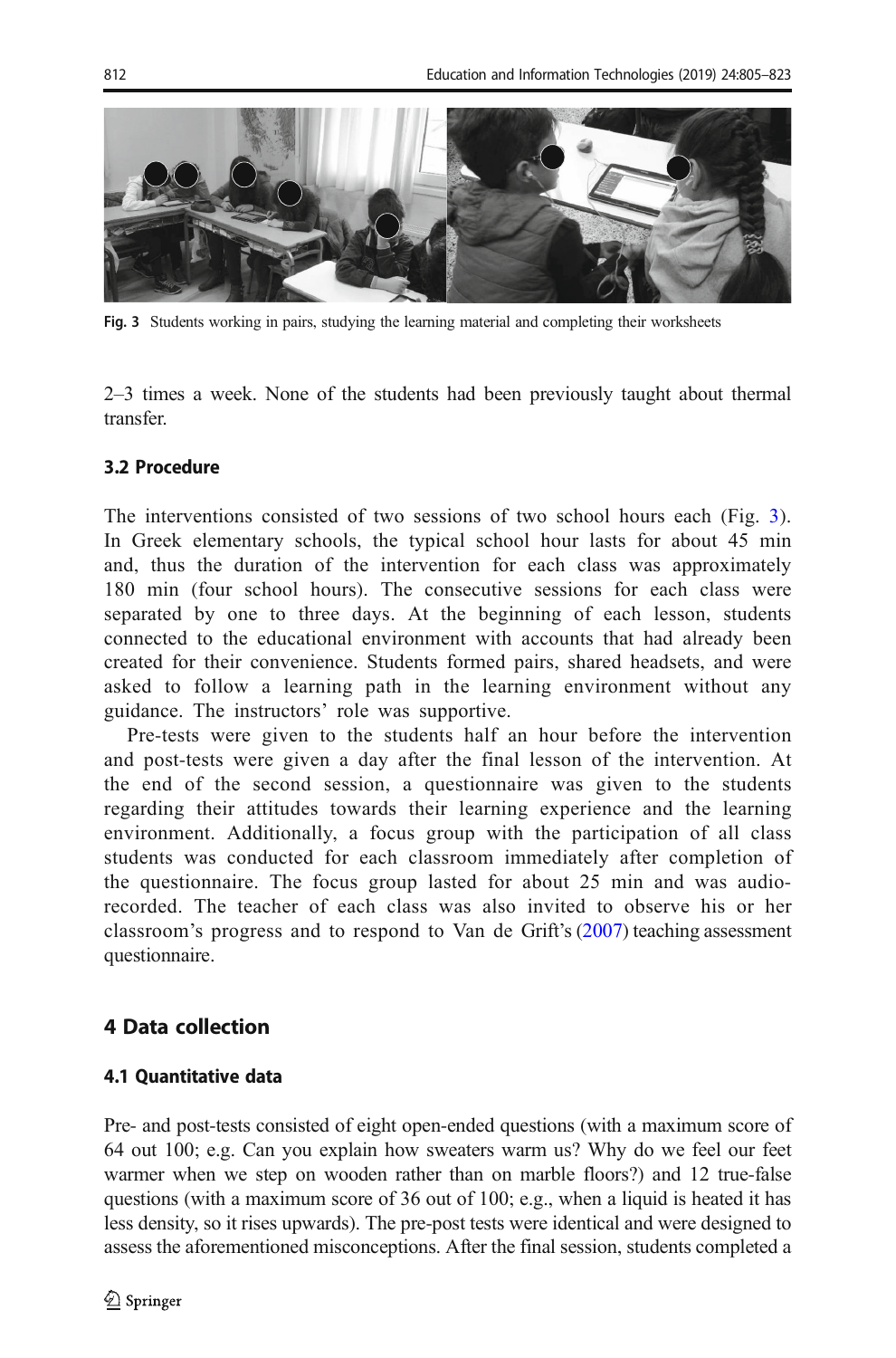short questionnaire consisting of 15 Likert-type questions organized into the following variables:

- Students' satisfaction with the learning environment (3 question) (e.g. "The learning environment was easy to use.")
- The perceived value of the interactive video (5 questions) (e.g. "The interactive videos triggered lots of discussions with our classmates.^).
- The perceived value of the proposed learning setting (3 questions) (e.g.  $\lq$ This way of learning suits me better, I learn more quickly.").
- & Students' satisfaction with the interactive elements in the videos (4 questions) (e.g., "I liked the questions that asked for my opinion."). The interactive elements were grouped into four categories: embedded questions, pointers and labels, progress bar labels, and internal-external links. For each element, a picture depicting an example of a similar interaction was presented.

Additionally, teachers responded to the Grift's teaching assessment questionnaire [\(2007\)](#page-18-0). This questionnaire helps teachers to assess multiple axes of teaching (e.g. efficiency in class management, clarity of instruction, differentiation of instruction, teaching and learning strategies, students' engagement), and consists of 25 questions examining 67 conditions.

#### 4.2 Qualitative data

Qualitative data are imperative in explorative studies of new learning settings and aim mainly at revealing issues and opportunities that were not predicted. Hence, focus groups aimed at drawing students' qualitative reasoning on the issues raised in the questionnaire. Students were asked about the learning effectiveness of the environment, their perceptions of classroom dynamics (cooperation, self-paced learning, and engagement), their perceptions about the interactive videos and the related interaction elements, and their views on the e-learning environment. A brief interview was also conducted with the teachers immediately after completion of the Van de Grift's [\(2007\)](#page-18-0) questionnaire.

The second author served as a participant observer in the eight learning sessions. The participant observation method allows researchers to identify nonverbal expressions and interactions between learners, to monitor the time spent on different activities, and to record events that informants may be unwilling to share. Participant observers assume a role that goes beyond passive observation to being intimately involved in the activities under study. As a participant observer, the researcher helped students to overcome technical difficulties and address conceptual issues. Field notes were kept to record students' discussions, cooperation, and progress. All field notes were expanded and converted into a descriptive narrative immediately after each of the eight two-hour sessions.

#### 5 Analysis

Pre-tests and post-tests were separately scored by the two researchers in a 100-point scale and were then compared to achieve inter-rater validity. Statistical analysis was conducted using SPSS 23 with the aim of comparing students' test performance and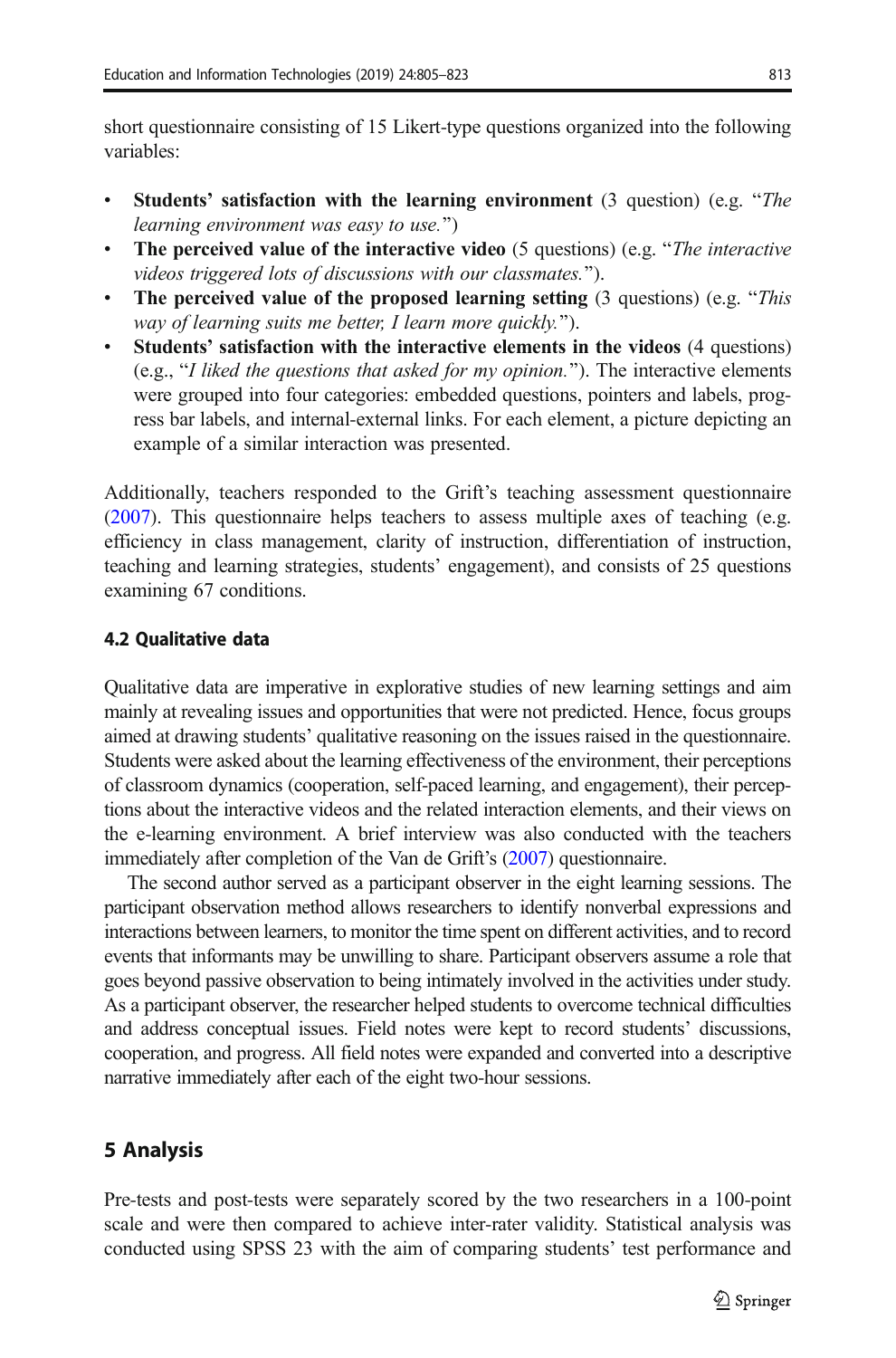attitudes towards the intervention within and between the four classrooms. First, the normality of the data was checked, followed by adequate comparison tests of means. We also looked at gender and age differences regarding both student performance and attitudes. Teachers' answers in the Grift's questionnaire were analyzed only descriptively since the study included only four of them.

In regard to the qualitative data, all audio-recorded material and field notes were transcribed, encoded, and compared within and between cases (Glaser and Strauss [1967](#page-17-0)) in ATLAS.ti v7. Significant structures, shared values, principal justifications, and central relations were identified separately by the two researchers, and later the researchers collaborated to reach a consensus as to commonly recognized issues. Issues reported in this manuscript were supported by students in all four classes and were recorded as quotes more than once in each focus group. The four classes were named as A, B, C, and D (see Table 1), and the quotes appearing later in the text are identified by class name and participant number.

#### 6 Results

#### 6.1 Students' performance

Analysis of pre-tests showed that all students in all four classes demonstrated major misconceptions about the phenomenon of heat transfer. Students' pre-test scores were particularly low ( $M = 15.5$ ,  $SD = 9$ , with a maximum score of 100). On the post-test, the average score of students improved significantly  $(M = 86.7, SD = 17.64$  with a median of 95 and mode value of 100). This indicates that the combination of tablets, interactive video, and the self-paced educational platform had provoked significant learning outcomes. The ability of students to describe thermal effects in response to the posttest's open-ended questions was remarkable.

According to the Shapiro-Wilk normality test, pre and post scores did not follow a normal distribution ( $p < 0.05$ ). Therefore, we applied the non-parametric Wilcoxon signed-rank test for comparing the students' pre and post scores for each classroom as presented in Table 1. According to the statistical analysis, students in all classrooms scored significantly higher in the post-test than they did in the pretest  $(p < 0.01$  in all four classes). Additionally, in order to measure the magnitude of the improvement, we calculated the corresponding effect size (see Table 1). The large and similar effect size in all four interventions reveals the noteworthy effectiveness of the proposed learning approach (when  $r > 0.5$ , the effect is typically considered to be large).

|                                |             | Pre-test mean(SD) Post-test mean(SD) Mean difference Wilcoxon Z score Effect size (r) |       |           |       |
|--------------------------------|-------------|---------------------------------------------------------------------------------------|-------|-----------|-------|
| 6th grade $(A)$ 18.71 (8.54)   |             | 93.43 (9.30)                                                                          | 74.72 | $3.297**$ | 0.623 |
| 6th grade $(B)$ 13.63 (6.21)   |             | 80.88 (22.02)                                                                         | 67.25 | $3.517**$ | 0.622 |
| 5th grade $(C)$ 19.50 $(8.40)$ |             | 91.50 (10.22)                                                                         | 72    | $3.519**$ | 0.622 |
| 5th grade $(D)$ 9.86 (4.91)    |             | 81.29 (22.26)                                                                         | 71.43 | $3.297**$ | 0.623 |
| All students                   | 15.50(8.01) | 86.73 (17.63)                                                                         | 71.23 | $6.737**$ | 0.615 |

Table 1 Pre-post test scores,  $** p < 0.01$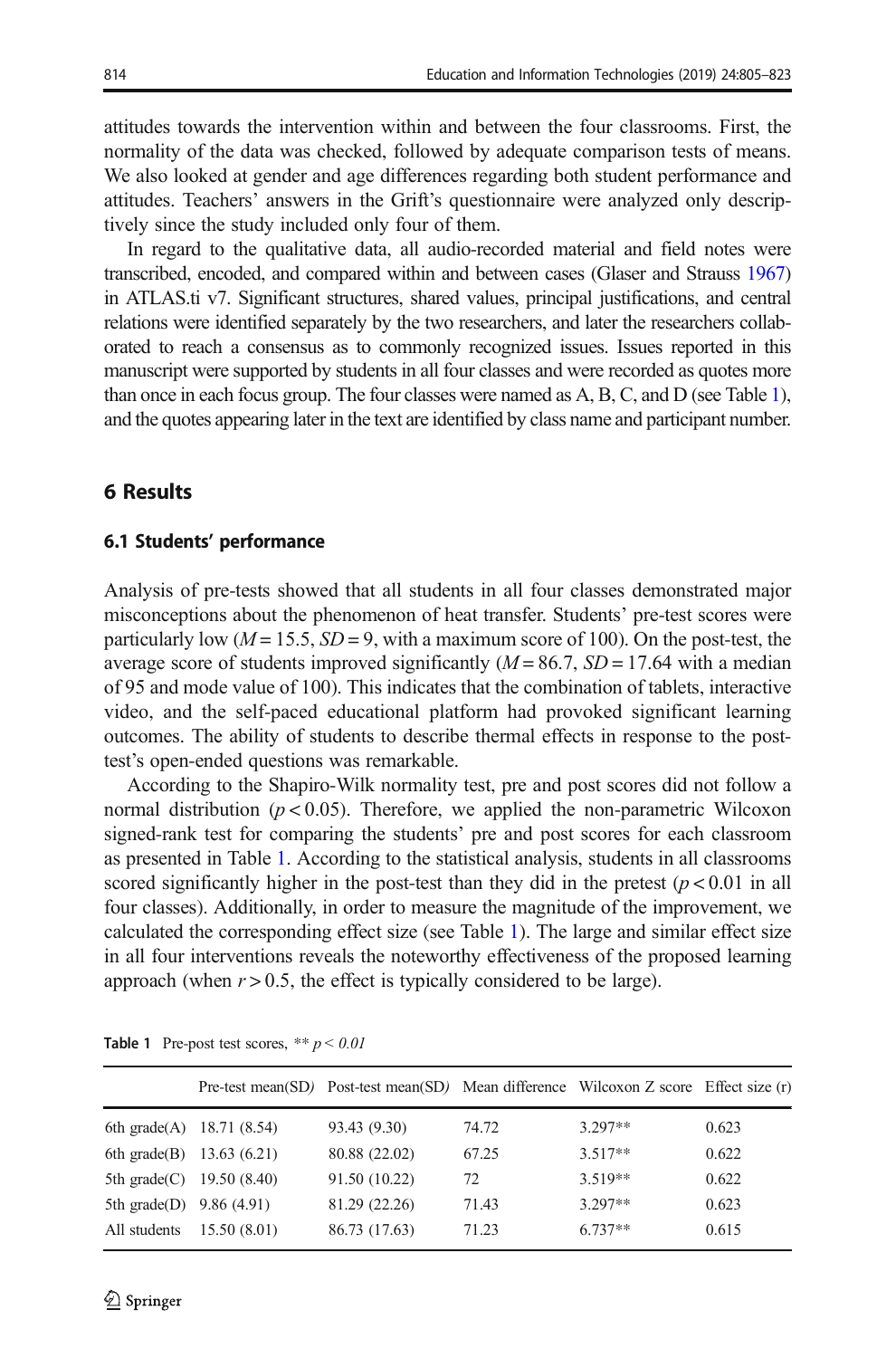We also applied the non-parametric Mann-Whitney U test to identify significant differences between the performances of students in fifth and sixth grade, as well as between boys' and girls' performances in each grade. However, there were no significant differences. This is an interesting finding showing that the proposed setting was equally effective for both fifth and sixth grades and for both genders.

#### 6.2 Students' attitudes

The reliability of the three variables *satisfaction* (Cronbach's  $\alpha = 0.72$ ), *interactive* video value (Cronbach's  $\alpha = 0.72$ ), and attitudes towards the learning approach (Cronbach's  $\alpha$  = 0.76) was adequate, and, therefore, their internal consistency is satisfactory. Student attitudes for each classroom are presented in Table 2.

The three variables' values did not follow a normal distribution according to the Shapiro-Wilk normality test  $(p < 0.05)$ ; thus, we applied the non-parametric Kruskal–Wallis H test so as to determine whether students' evaluations of their satisfaction, the interactive video value, and the proposed learning approach were similar for all classrooms. As shown in Table [3](#page-11-0), students from the four classrooms had similar positive evaluations of the proposed learning approach. However, their assessment of their satisfaction and the value of the interactive videos varied significantly. Differences to the satisfaction variable can be attributed to the extremely positive evaluation by the first group of students, who were enthusiastic about the new environment  $(M=4.74, SD=.30)$ . Similarly, variances to the perceived interactive video value can be attributed to internet connection problems confronted by the fourth group of students which delayed video loading  $(M = 3.97, SD = .59)$ . With these two exceptions, students' attitudes did not differ significantly.

In general, the elementary students provided very positive evaluations for all three variables. When examining students' answers in specific items of the questionnaire, it was revealed that they thought they had learned more quickly  $(M = 4.63, SD = .55)$  and that the interactive video had triggered them to discuss and argue with their classmates  $(M=4.12, SD=.78)$  and to think more  $(M=4.24, SD=.90)$ . Students stated that they wished more lessons were provided with the same approach  $(M = 4.58, SD = .62)$  and felt the watched videos to be well-prepared and appropriate to the subject matter  $(M = 4.56, SD = .68)$ .

| Class           | Satisfaction |           | Interactive video |           | Learning approach |           |
|-----------------|--------------|-----------|-------------------|-----------|-------------------|-----------|
|                 | Mean         | <b>SD</b> | Mean              | <b>SD</b> | Mean              | <b>SD</b> |
| 6th grade (A)   | 4.74         | 0.30      | 4.57              | 0.45      | 4.71              | 0.37      |
| 6th grade (B)   | 4.25         | 0.54      | 4.24              | 0.65      | 4.46              | 0.61      |
| 5th grade $(C)$ | 4.42         | 0.35      | 4.26              | 0.48      | 4.54              | 0.47      |
| 5th grade $(D)$ | 4.28         | 0.47      | 3.97              | 0.59      | 4.49              | 0.42      |
| Total           | 4.42         | 0.46      | 4.26              | 0.57      | 4.55              | 0.48      |

Table 2 Students' attitudes towards their learning experience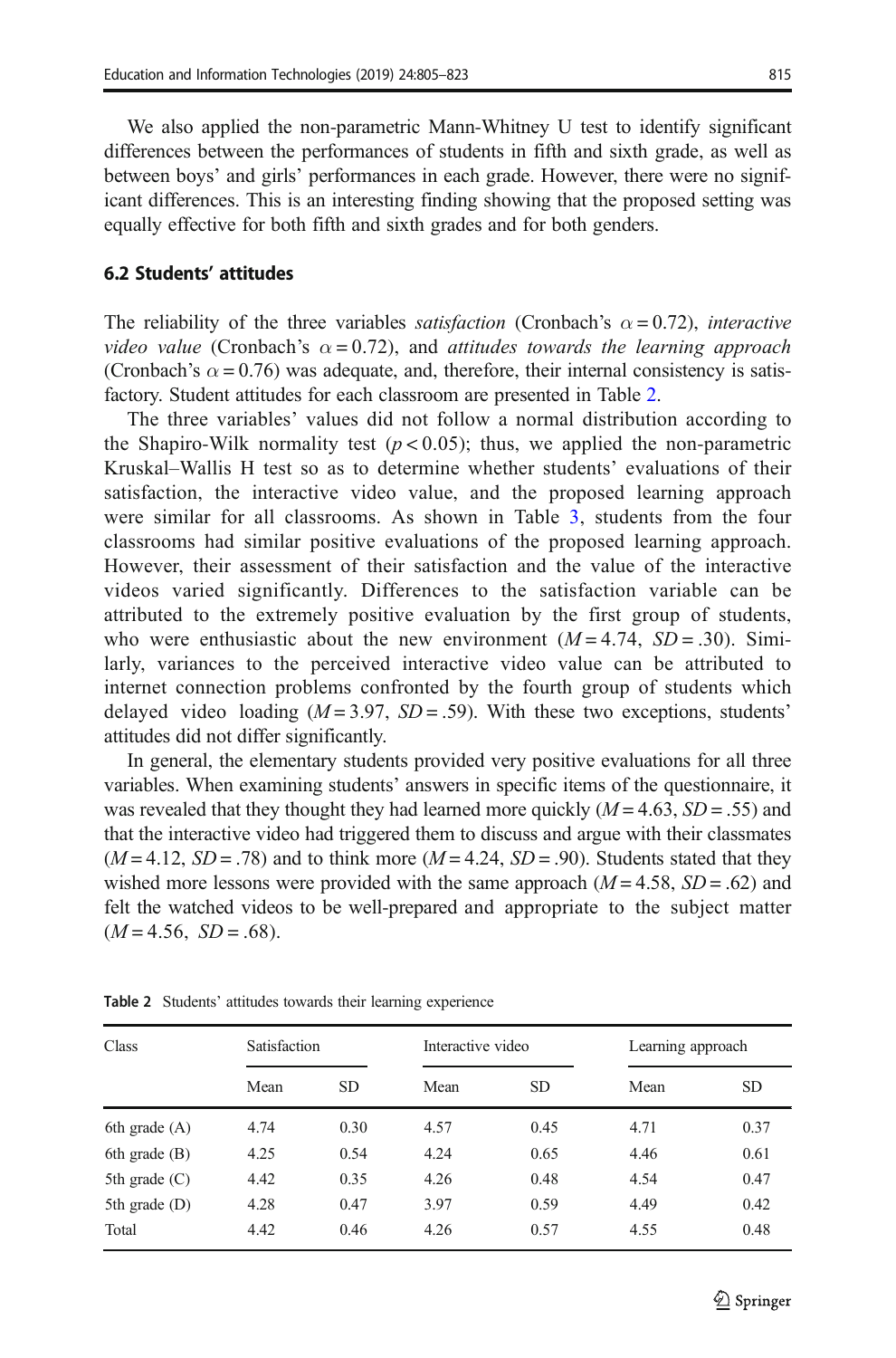| Satisfaction | Interactive video | Learning approach |
|--------------|-------------------|-------------------|
| 10.368       | 9.443             | 2.611             |
|              |                   |                   |
| $0.02*$      | $0.02*$           | 0.46              |
|              |                   |                   |

<span id="page-11-0"></span>Table 3 Kruskal–Wallis,  $p < 0.05$ 

In regard to the fourth group of questions, which asked students to evaluate their satisfaction with the interactive elements in the videos, students attributed the highest value to embedded questions (inductive or rhetoric) and indicated them as the most favorable interaction by far ( $M = 4.71$ ,  $SD = .65$ ). Pointers and labels ( $M = 4.15$ ,  $SD =$ .96), progress bar labels ( $M = 3.69$ ,  $SD = .97$ ), and external links ( $M = 3.42$ ,  $SD = 1.18$ ) followed. Students essentially underlined that question-based interactions on the video helped them to learn and focus more.

Non-parametric Mann-Whitney U tests for the two genders and all previous variables identified statistically significant differences between girls and boys only in regard to their liking for the new learning approach ( $U = 297$ ,  $z = 2.335$ ,  $p = 0.02$ , with the boys ( $M = 4.63$ ,  $SD = .57$ ) reporting more positive evaluations than the girls  $(M = 4.39, SD = .51)$ . Still, evaluations from both genders were very positive.

## 6.3 Students' views from the focus group

In accordance with their responses in the questionnaire, elementary students described their learning experience as "really nice," "unique," "effortless," "a game," and "a dream." They said that, in contrast to traditional classroom settings, they were focused, reflective, and learned more effectively and without any guidance. When asked, they claimed that the different components of the learning environment (interactive videos, links, quizzes, e-books) were equally useful.

"It was like self-paced learning. We had the time to think about our mistakes. It was really nice."  $(B:15)$ 

"I liked that nobody was teaching us, not even the teacher, and we were thinking and answering by ourselves...and we were just focused on it."  $(D:5)$ 

BWe felt as if we were learning much faster and also that we were learning on our *own.*"  $(B:10)$ 

"The lesson was effortless both for the teacher and the students and the environment was very easy to use. The result was much better than watching a blackboard." (A:1)

In alignment with previous studies about self-paced learning, students were very pleased by the fact that they could maintain their own pace as a team without the need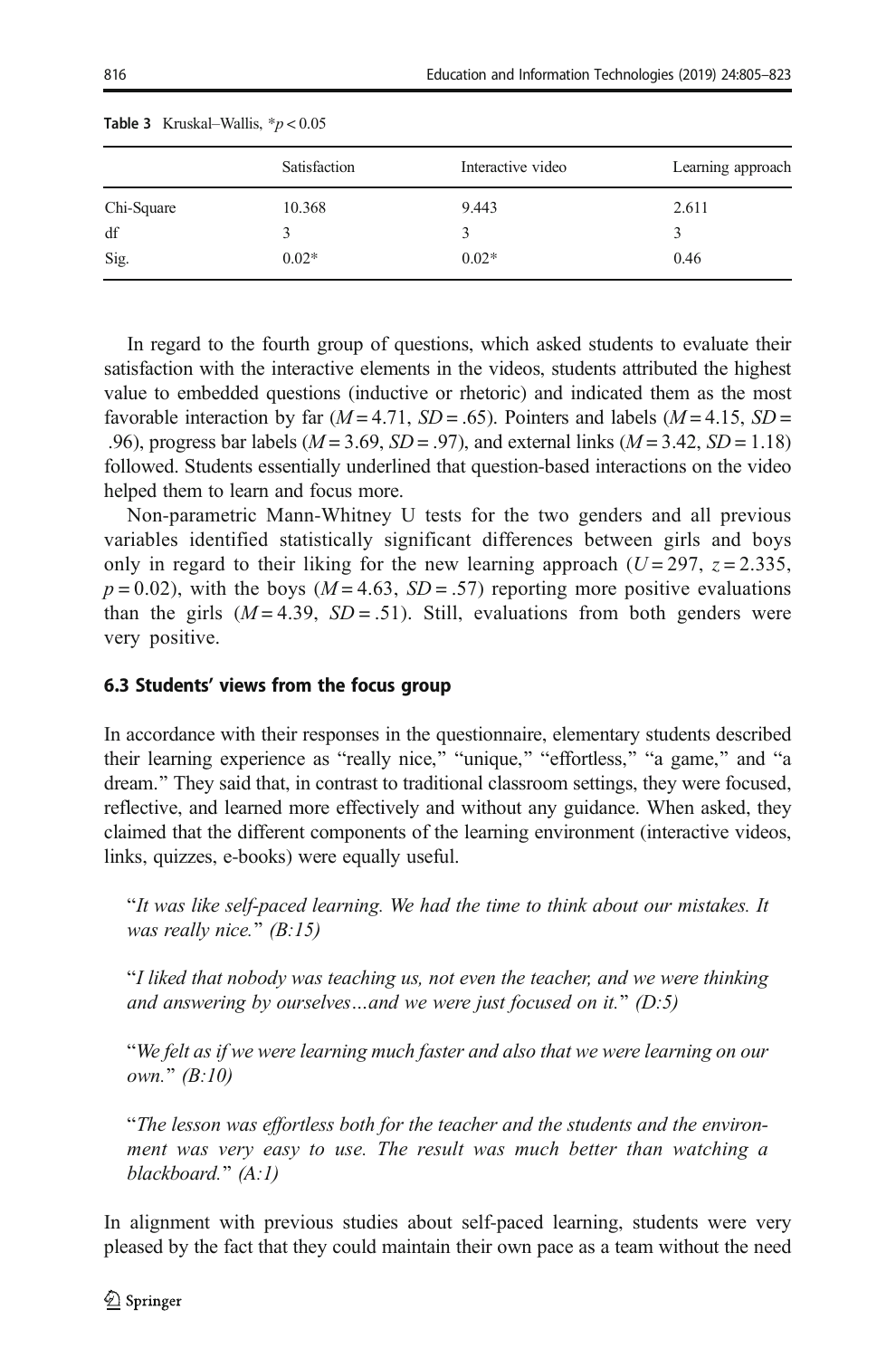to be synchronized with the pace of the teacher or the other classmates. Without this pressure, the students stated that they felt freer when discussing the presented issues, did not feel stress when answering questions, and could also watch or read something several times. Students underlined that it was positive that the lesson was not hindered when someone did not understand something, and that they controlled their studying according to their understanding.

BI liked the fact we were free to reflect on the questions on our own, and we didn't have the teacher to check all the time."  $(B:6)$ 

BWe were able to follow our own way. It didn't matter if our answers were right or wrong."  $(D:9)$ 

"We could study at the pace we wanted. We weren't at all anxious, and we had no pressure. I would like to be able to choose what to do in lessons."  $(C:12)$ 

"It was a very relaxing lesson because we had our own pace. We didn't have to wait for the teacher to explain to the other students things they hadn't understood."  $(D:5)$ 

During traditional instruction, students are not allowed to discuss their views and difficulties between themselves unless there is some kind of collaborative activity. In this case, however, they were intrigued that they could talk, exchange opinions, and explain things to each other during the entire period of the four lessons. The proposed learning environment is based on continuous collaboration between pairs of students for many hours to help them gain a shared understanding.

BDuring traditional lessons, we aren't able to talk and discuss and understand things, although we want to."  $(A:8)$ 

"It gave us the opportunity to talk, to discuss, to share views, to search."  $(B:6)$ 

 $H$  is easier to process things with our mates than with our teachers because we have no stress."  $(C:14)$ 

"The fact that we could explain things to each other was very beneficial for us." (Β:3)

According to students, the interactive video made a vital contribution to their performances in the post-tests. In the focus groups, students repeatedly mentioned the two types of embedded questions (rhetoric and inductive) and claimed that they provoked them to think and to process the video content more systematically, allowed them to expose their misconceptions, gave them useful direct or indirect feedback, and pushed them to re-watch the content if needed. When asked "Which interaction type did you like the most?", 50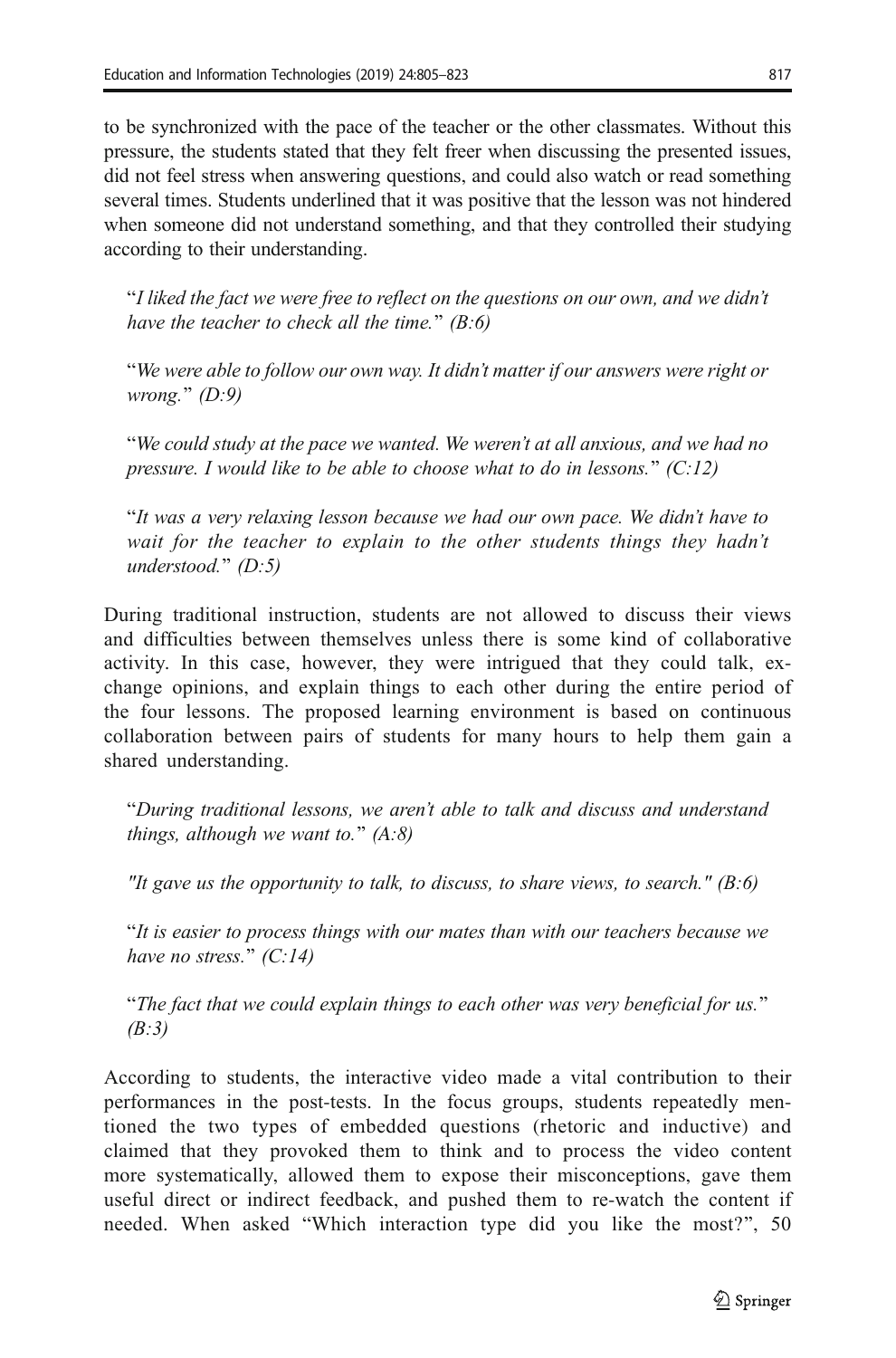students said that they liked the questions that stopped the video because they surprised them and made them think and discuss.

"It was very nice, and we learned faster because we were asked questions and had to consider them continuously."  $(A:6)$ 

"The questions and the bubbles that explained everything were really useful. They explained to us whatever we could not understand. The questions helped us realize what we hadn't understood."  $(A:1)$ 

"It was nice because we could see that some of our perceptions were wrong." (B:13)

"Without the questions in the videos, we would not have performed so well on the quizzes."  $(C:5)$ 

Students also underlined the direct connection between predicting answers for real phenomena and the answers as demonstrated and revealed in the video. Students were required to predict or explain a behavior or a process while it was developing and while knowing that the right answer would be showed immediately after their response. The learning environment offered different types of feedback which were assessed as valuable (from suggesting another learning unit, to textual explanations or letting students guess if they had answered correctly before watching the rest of the video).

"The videos were enjoyable and made things easy because they had several experiments with written explanations."  $(A:15)$ 

"Even if we were wrong, we were learning because the video showed what was happening and if we had answered correctly or not."  $(C:10)$ 

"Videos' feedback helped us understand why some of our answers were wrong." (B:13)

"I liked the fact that the videos navigate us to where to search for the right answer if we answered incorrectly to a question."  $(D:8)$ 

# 7 Classroom dynamics

# 7.1 Teachers' observations

All four teachers confirmed students' observations of the classroom dynamics by positively evaluating the teaching assessment questionnaire. They asserted with a maximum score to 23 of the 25 questions from the Grift's questionnaire ([2007](#page-18-0)), and their corresponding criteria related to the lesson's organization, the students' discipline, the effective use of learning time, the calm atmosphere, the promotion of students'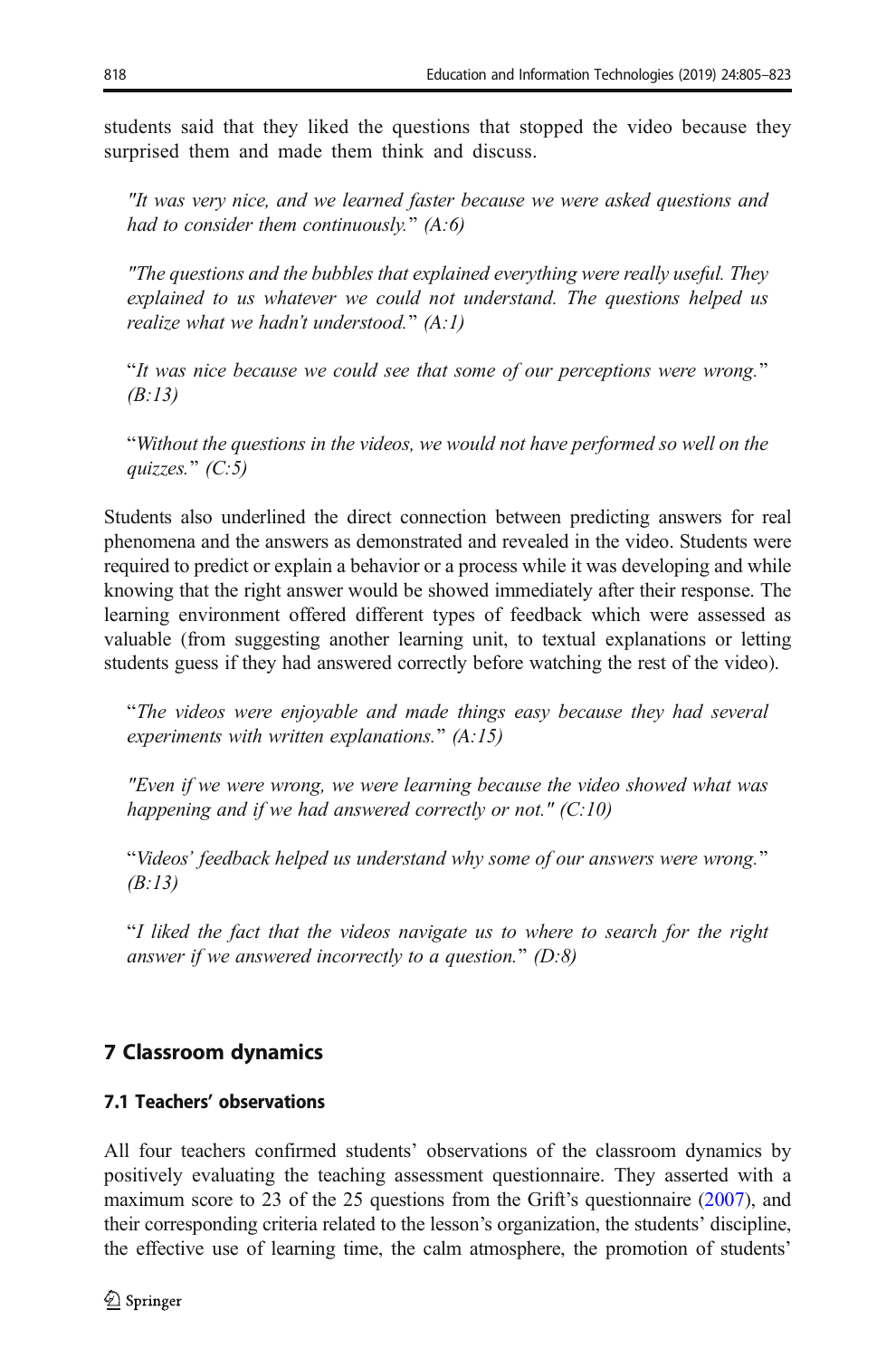cooperation, the clear instructions, the engagement of each student, the students' independence, and the active teaching methods. Two of the teachers evaluated positively but with some reservations (giving a score of three out of four) only two questions regarding the involvement of all of the learners in the classroom and the lesson's adaptation to students' differences.

When commenting on their answers, teachers highlighted both the students' concentration during the lessons and the learning outcomes. The four teachers noted that it was the first time they had seen some indifferent students so assembled, quiet, and dedicated.

"It's the first time I see them so concentrated and dedicated to what they are doing."

"I think this is working because they are collaborating very well and they are fully concentrated."

"It is the first time I saw the students so assembled, quiet and dedicated."

"We talked with students after the intervention, and we saw that they had really understood many small details."

The teachers also claimed to feel insecure about the fact that they weren't able to observe and listen to what was being discussed among the students. However, that did not prevent them from reacting extremely positively toward the proposed learning environment. Together with their students, the teachers asked the research team to repeat similar learning sessions in a variety of learning domains.

#### 7.2 Researchers' field notes

The researcher's field notes agreed with the previous observations. The students focused on studying the learning material from the beginning to the end of the intervention, speaking constantly about the content and in many cases not leaving the classroom during break time so that they could continue studying. The students' dedication to comprehending the related material was evident from their insistence on achieving high scores on all four self-assessment tests that the educational environment provided. Although it was made clear that these scores mattered only to them, the 30 pairs of students completed the questionnaires many times after reviewing the learning material in order to find the correct answers and achieve high scores. The average score in all questionnaires for all pairs was impressive  $(M = 91/100, SD = 9)$ .

At the beginning of the intervention in each class, some students struggled with selfregulating their learning. They were not accustomed to working alone with tablets in the school environment and, in addition, were not entirely comfortable with the video interactions. For example, when students had completed one of the first activities, they asked what to do next: "What should we choose now?", "We're done. What should we do?." Along the way, however, all students realized the degree of freedom provided and transitioned smoothly from one activity to another. Students asked for the instructor's help very rarely and mainly for technical issues. Team cooperation, particularly in the second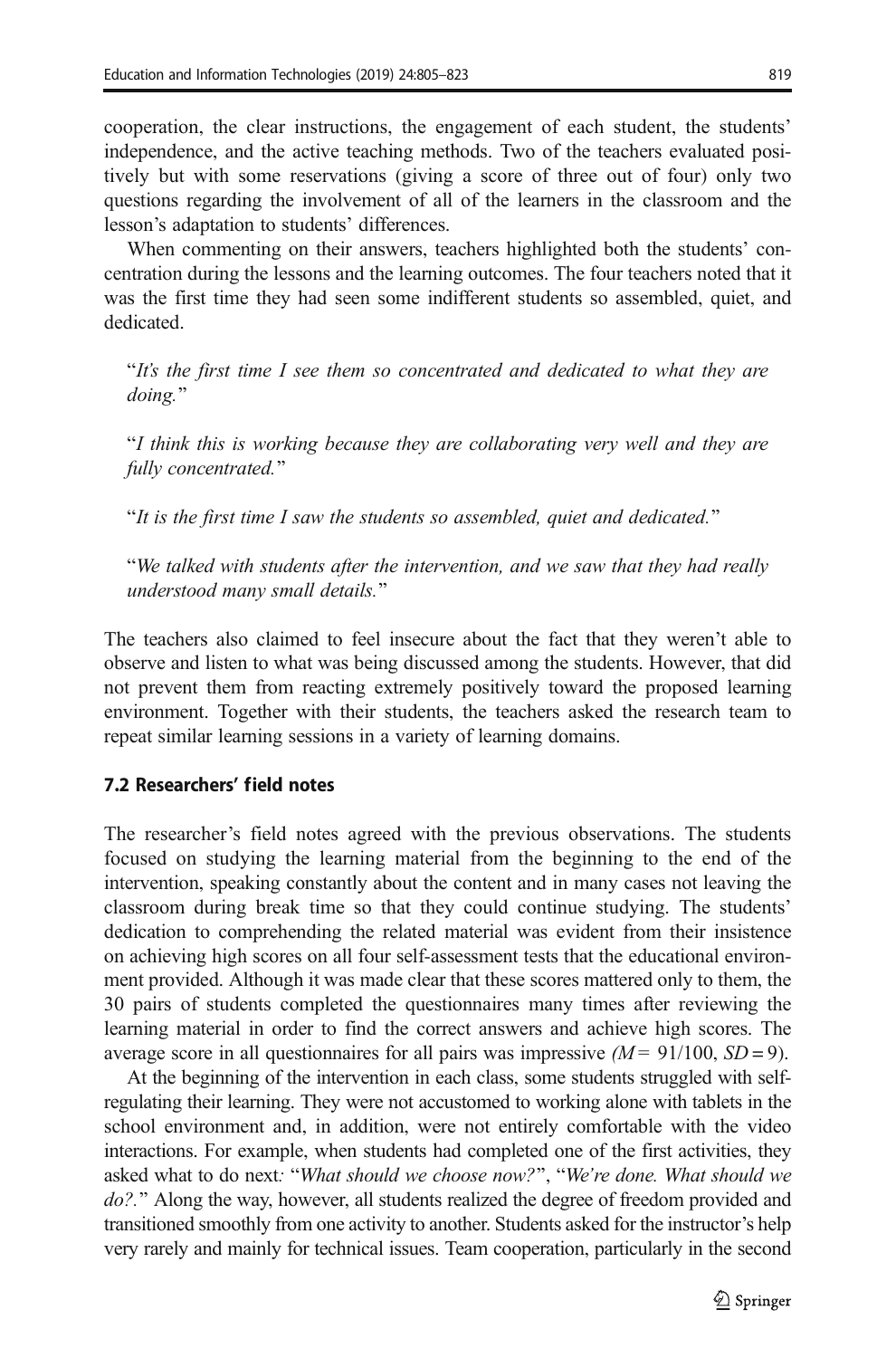session, became automatic and very effective. Common expressions among student pairs were "What do you think?", "What to choose?", "What do you think is the right one?", and "Well, wait, let's think." These expressions dominated the students' discussions, while among the different pairs there was some interaction, but it was limited.

At the beginning of the intervention, a few pairs in each classroom needed individual guidance in order to cooperate properly. In these cases, one of the students was either in a hurry to answer the questions and did not allow the other to think, or was passive and did not collaborate with his or her teammate. Our field notes indicate that five out of the 60 students did not participate actively although they watched or read most of the material and demonstrated significant knowledge gains. Pair-forming seemed to be a crucial component for active participation in the team discussions.

#### 8 Discussion

In summary, the proposed self-paced learning environment together with interactive video and tablets enabled elementary students to overcome learning misconceptions about thermal transfer with minimal intervention from their teachers. The learning setting provoked significant and nearly identical learning results in four different classrooms, while the students also developed similar positive attitudes about its effectiveness and efficiency. The learning environment, according to the students, was very satisfactory and motivated them to study the learning material carefully and achieve high scores in all related tests. Students from both the fifth and sixth grades demonstrated remarkable self-control, self-discipline, and learning autonomy and succeeded in self-regulating their navigation and managing their progress. Elementary students, regardless of their gender, seemed prepared to take control of their learning pace when the technological means were available. The students underlined that the interactive videos made a significant contribution to their performance and praised the learning value of the embedded questions, which were perceived as surprising and intriguing. Teachers validated these observations and also highlighted students' levels of concentration during the intervention.

There were four inefficiencies detected in the proposed learning environment. Firstly, some students were not used to working in the classroom by themselves and required time and initial guidance to take control of their learning. Hence, the intervention requires better preparation for students in regard to self-regulatory skills. Secondly, since the approach is entirely based on student pairs, the pairing process proved to be of critical importance in some cases. Students are meant to share and negotiate a common understanding for an extended time period and must be willing and able to collaborate with their classmates. Thirdly, the learning environment contains mainly interactive videos and thus is quite demanding in regard to network resources, since several users must simultaneously request the wireless transmission of video data. The proposed intervention is entirely grounded in technical means for several hours and in case of any failure (e.g. network instability), it cannot be adjusted easily. Lastly, instructors are not in a position to monitor the different discussions between the students and their progress. Although this did not appear to affect the learning result, it seems essential to provide instructors with synchronous analytics that could help them determine if and where they should intervene.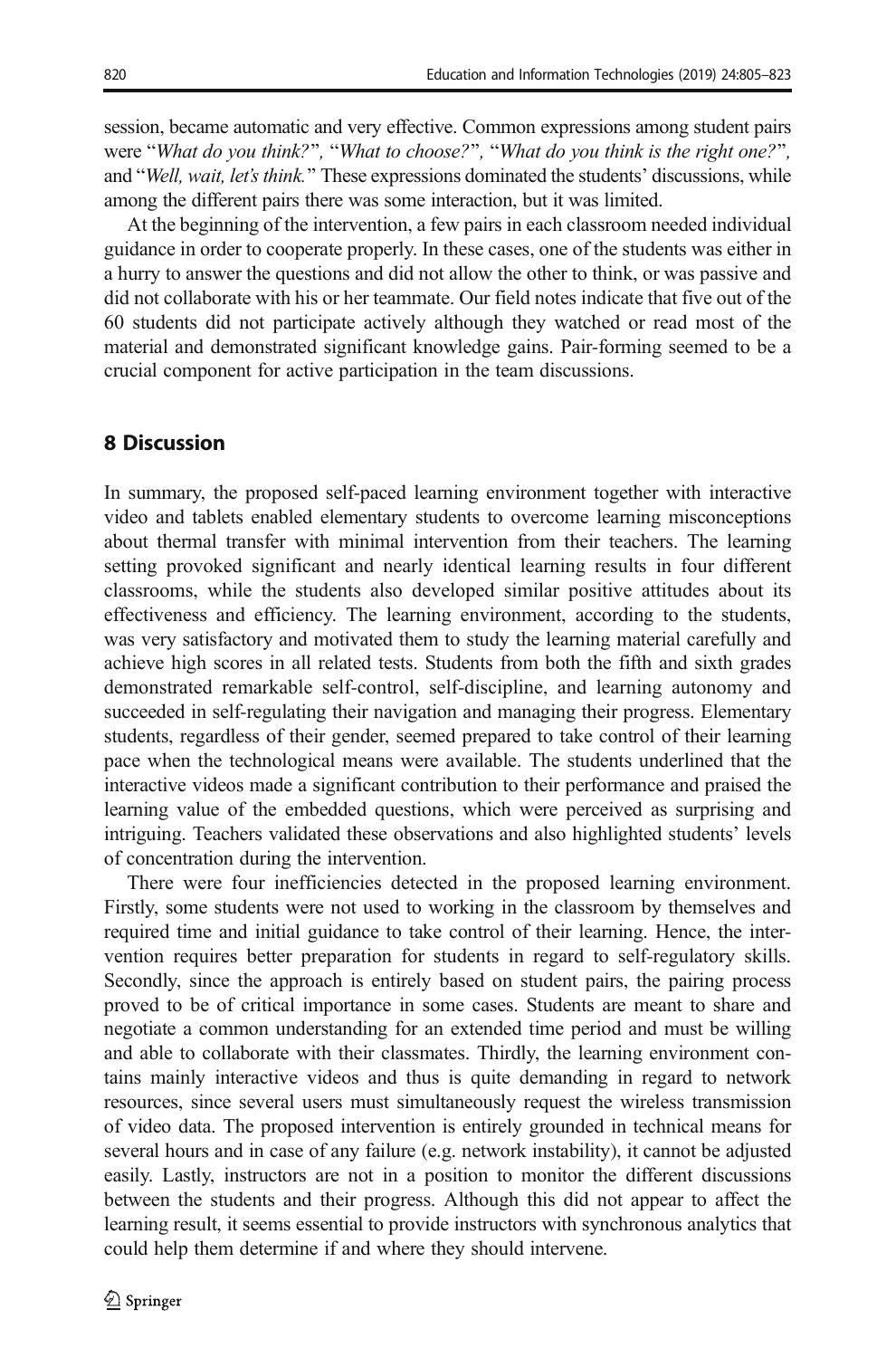<span id="page-16-0"></span>The proposed approach is promising in regard to its accessibility for school teachers. It requires access to a self-paced learning platform and an interactive video tool and can also be applied in the school lab. The new self-paced learning platforms and interactive video-authoring tools are easy to use, and the interactivity features are built on top of common video services such as YouTube or Vimeo. Titles, pointers, overlay images, links, examples, questions, interactive objects, and so on are all compiled dynamically and can be authored and changed by the instructor at any point. Moreover, once created, these experiences can be easily replicated between classes since they are applied as self-paced learning interventions.

Our study has several limitations. Thermal heat transfer is a field that requires conceptual change since it concerns intuitive concepts about the natural world and requires transforming these intuitive concepts into more scientific alternatives. Videos about daily life are arguably more attractive than videos in other fields while they also involve mental representations and not practical skills. Hence, the transferability of the approach to other domains should be studied more thoroughly. It is also possible that the high levels of student engagement result from the novelty effect, which means that engagement is high early on while the students are unfamiliar with the learning setting, but after they gain familiarity, their level of engagement will drop. The findings are also limited due to its pretest-posttest study design without a control group.

There are very few studies in regard to the proposed learning setting. More research is needed toward validating whether this approach meets its initial promises. Future work should seek to address concerns such as how best to mix interactive videos with e-texts and assessment activities for the classroom, for how long such a self-paced activity could be sustained in the classroom environment, whether we imagine students sitting in front of a tablet the entire day, how we select pairs of students and how we manage pairs that do not work productively together, which type of interactions can address better different learning goals and learning domains, and whether this approach can be applied to every learning domain.

**Publisher's Note** Springer Nature remains neutral with regard to jurisdictional claims in published maps and institutional affiliations.

# References

- Baser, M. (2006). Fostering conceptual change by cognitive conflict based instruction on students' understanding of heat and temperature concepts. Eurasia Journal of Mathematics, Science and Technology Education, 2(2), 96–114.
- Chen, Y. T. (2012). A study of learning effects on e-learning with interactive thematic video. Journal of Educational Computing Research, 47(3), 279–292.
- Cherrett, T., Wills, G., Price, J., Maynard, S., & Dror, I. E. (2009). Making training more cognitively effective: Making videos interactive. British Journal of Educational Technology, 40(6), 1124–1134.
- Churchill, D., Fox, B., & King, M. (2012). Study of affordances of iPads and teachers' private theories. International Journal of Information and Education Technology, 2(3), 251–254.
- Delen, E., Liew, J., & Willson, V. (2014). Effects of interactivity and instructional scaffolding on learning: Self-regulation in online video-based environments. Computers & Education, 78, 312–320.
- Devine, T., Gormley, C., & Doyle, P. (2015). Lights, camera, action: Using wearable camera and interactive video technologies for the teaching & assessment of lab experiments. International Journal of Innovation in Science and Mathematics Education (formerly CAL-laborate International), 23(2), 22–33.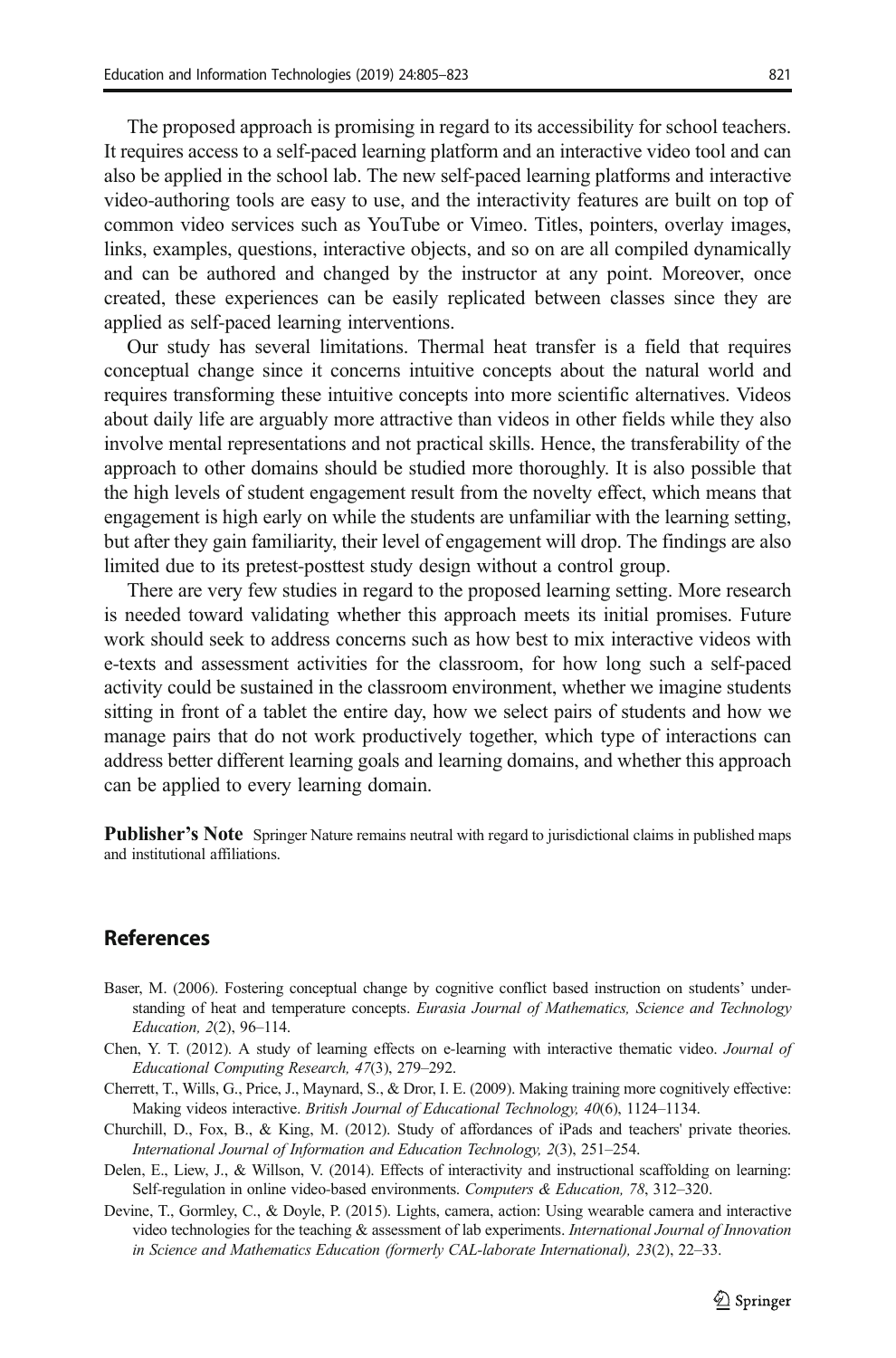<span id="page-17-0"></span>Dror, I. E. (2008). Technology enhanced learning: The good, the bad, and the ugly. *Pragmatics & Cognition*, 16(2), 215–223.

- Ertelt, A., Renkl, A., & Spada, H. (2006, June). Making a difference: Exploiting the full potential of instructionally designed on-screen videos. In Proceedings of the 7th international conference on Learning Sciences (pp. 154–160). International Society of the Learning Sciences.
- Eryilmaz, A. (2002). Effects of conceptual assignments and conceptual change discussions on students' misconceptions and achievement regarding force and motion. Journal of Research in Science Teaching, 39(10), 1001–1015.
- Fadel, C., & Lemke, C. (2008). Multimodal learning through media: What the research says. San Jose: CISCO Systems.
- Fern, A., Givan, R., & Siskind, J. M. (2011). Specific-to-general learning for temporal events with application to learning event definitions from video. Journal of Artificial Intelligence Research, 17, 379–449.
- García-Rodicio, H. (2014). Support for learning from multimedia explanations. A comparison of prompting, signaling, and questioning. Journal of Educational Computing Research, 50(1), 29–43.
- Giannakos, M. N. (2013). Exploring the video-based learning research: A review of the literature. British Journal of Educational Technology, 44(6), 191–195.
- Giannakos, M. N., Chorianopoulos, K., & Chrisochoides, N. (2015). Making sense of video analytics: Lessons learned from clickstream interactions, attitudes, and learning outcome in a video-assisted course. The International Review of Research in Open and Distributed Learning, 16(1), 260–283.
- Glaser, B. G., & Strauss, A. L. (1967). The discovery of grounded theory: Strategies for qualitative research. Chicago: Aldine.
- Grayson, D. J., Harrison, A. G., & Treagust, D. F. (1995). A multidimensional study of changes that occurred during a short course on heat and temperature. In Proceedings of Southern African Association for Research in Mathematics and Science Education 3rd Annual Meeting (vol. 1, pp. 273–283).
- Guo, P. J., Kim, J., & Rubin, R. (2014). How video production affects student engagement: An empirical study of mooc videos. In Proceedings of the first ACM conference on Learning@ scale conference (pp. 41–50). ACM.
- Hartsell, T., & Yuen, S. (2006). Video streaming in online learning. AACE Journal, 14(1), 31–43.
- Henderson, S., & Yeow, J. (2012). iPad in education: A case study of iPad adoption and use in a primary school. In 45th International Conference on System Science (HICSS), (pp. 78–87). IEEE.
- Hourcade, J. P. (2008). Interaction design and children. Foundations and Trends in Human-Computer Interaction, 1(4), 277–392.
- Kinash, S., Brand, J., & Mathew, T. (2012). Challenging mobile learning discourse through research: Student perceptions of blackboard mobile learn and iPads. Australasian Journal of Educational Technology, 28(4).
- Kumar, D. D. (2010). Approaches to interactive video anchors in problem-based science learning. Journal of Science Education and Technology, 19(1), 13–19.
- Lai, C. L., & Hwang, G. J. (2016). A self-regulated flipped classroom approach to improving students' learning performance in a mathematics course. Computers & Education, 100, 126–140.
- Laurillard, D. (2013). Teaching as a design science: Building pedagogical patterns for learning and technology. Routledge.
- Laws, P. W., Willis, M. C., Jackson, D. P., Koenig, K., & Teese, R. (2015). Using research-based interactive video vignettes to enhance out-of-class learning in introductory physics. The Physics Teacher, 53(2), 114–117.
- Lee, K., Tsai, P. S., Chai, C. S., & Koh, J. H. L. (2014). Students' perceptions of self-directed learning and collaborative learning with and without technology. Journal of Computer Assisted Learning, 30(5), 425–437.
- Leichtenstern, K., André, E., & Vogt, T. (2007). Role assignment via physical mobile interaction techniques in mobile multi-user applications for children. In *European Conference on Ambient Intelligence* (pp. 38–54). Springer Berlin Heidelberg.
- Lewis, E. L., & Linn, M. C. (1994). Heat energy and temperature concepts of adolescents, adults, and experts: Implications for curricular improvements. Journal of Research in Science Teaching, 31(6), 657–677.
- MacKenzie, L., & Ballard, K. (2015). Can using individual online interactive activities enhance exam results. Journal of Online Learning and Teaching, 11(2), 262–266.
- Mayer, R. E. (2005). Cognitive theory of multimedia learning. In R. E. Mayer (Ed.), The Cambridge handbook of multimedia learning (pp. 31-48). Cambridge: Cambridge University Press.
- McClanahan, B., Williams, K., Kennedy, E., & Tate, S. (2012). A breakthrough for Josh: How use of an iPad facilitated reading improvement. TechTrends, 56(3), 20-28.

Erickson, G., & Tiberghien, A. (1985). Heat and temperature. Children's ideas in science, 52–84.